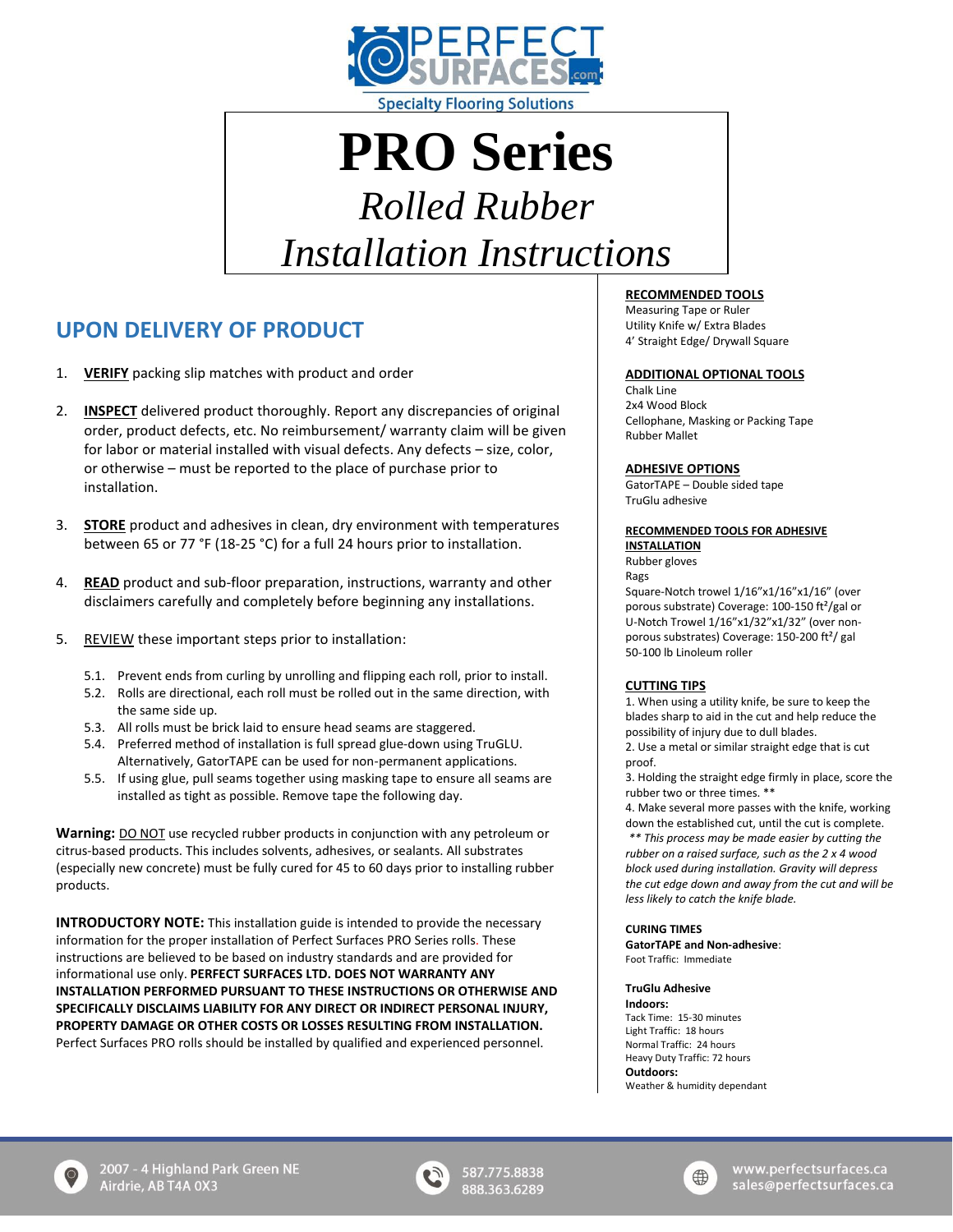

# **ADHESIVE**

Protect unopened containers from heat and direct sunshine. TruGlu must be stored at a temperature range of 65 to 95 °F (18-35 °C) for 72 hours before, during and after use. TruGlu has a shelf life of one year when stored at this temperature range.

- Wear gloves during application. TruGlu is difficult to remove from skin and clothing; if adhesive gets on skin, immediately wipe it off with a dry cloth.
- Do not apply adhesive on frozen surfaces or standing water.
- Avoid contact with water or alcohol before use and before fully cured.
- Do not use in area subject to hydrostatic head pressure.
- Do not use on wet, contaminated, or friable substrates.
- It is the user's responsibility to check the adhesion of the cured adhesive on a typical test area at the project **BEFORE** application.

# **CLEANING**

Sweep, sponge mop or vacuum rubber flooring for everyday maintenance.

Use Neutral pH Cleaner & Degreaser with a sponge mop and water for more extensive cleaning. Please ask your sales representative for recommended cleaning agents.

#### **DO NOT USE Petroleum or citrus-based products to clean rubber.**

# **PREPARATION**

#### **Product**

PRO rolls should reach ambient room temperature to ensure a secure, tight installation with minimal size fluctuation. Each piece should be allowed to acclimatize for a full 24 hours prior to beginning installation. This allows the product to relax and size-stabilize at the typical room temperature. Inspect the product prior to installation for measurable defects or variations.

#### **Sub-Surface**

For best installation, any sub-surface should be reasonably flat and free of holes or variances of more that 1/8".

- 1. All sub-surfaces should be structurally sound and fully cured for 45 to 60 days. Test floor for vapour drive in accordance with anhydrous calcium chloride test. Vapor test should not exceed the industry standard of <3.0 lbs per 1,000 square feet in 24 hours.
- 2. Repair concrete and install joint sealants and fillers as necessary.
- 3. Mechanical surface profiling is the preferred floor preparation method. It is the only acceptable preparation method where warranties are issued.

Acid etching is not recommended. Mechanically profile the floor to medium grit sandpaper texture. Remove curing and parting compounds and other surface hardeners and floor coatings in accordance with the manufacturer's instructions.

#### **A. CONCRETE**

New concrete must be allowed to cure thoroughly prior to installation (45 to 60 days). If sealants are used, **DO NOT** use one with a petroleum base. Old concrete must be repaired and have joint sealants and fillers installed as necessary. All cracks and flaws should be filled in or repaired prior to covering with rubber products. Use patching material as appropriate

#### **B. WOOD BASE**

Wood surfaces should be completely cleaned of dirt, dust, grease or any other foreign matter and be completely dry prior to installation. Trapped moisture may rot the wood or interfere with installation adhesives. Nails or other protrusions should be pounded down or removed, holes repaired, and surface variances within the 1/8" acceptable variance level.

#### **C. ASPHALT**

Asphalt requires the same preparation as concrete. However, due to variations in asphalt substrates, it is the user's responsibility to check the adhesion of the cured adhesive on typical test areas at the project **BEFORE** application







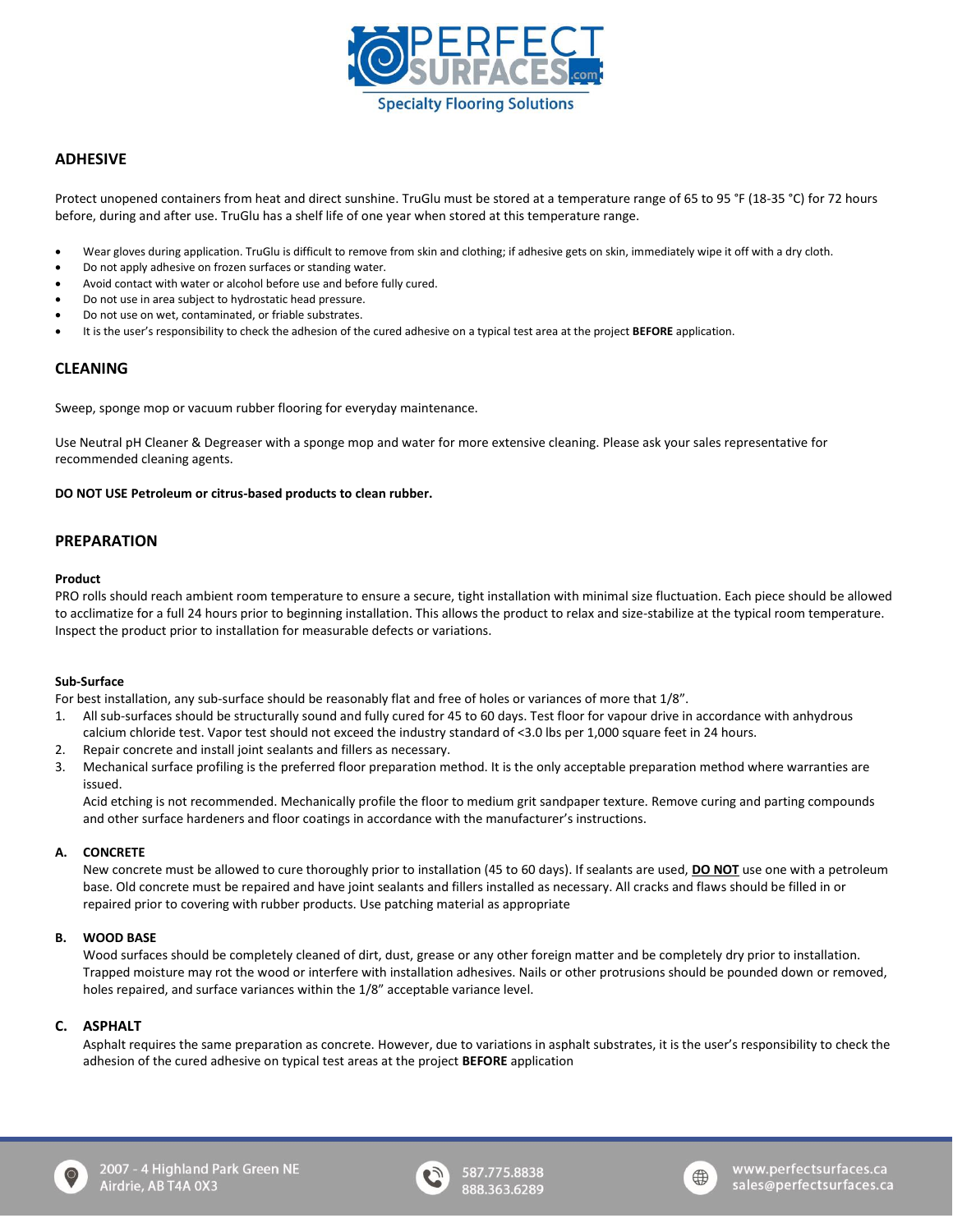

# **INSTALLATION**

**Indoors** 

# **Specialty Flooring Solutions**

- 1. **PRO rolls should be installed by a trained professional flooring installer with experience installing rubber flooring.** Assume the walls, and/or curbs are not perfectly straight or square. Begin by determining the vertical center of the area to be installed. Snap a chalk line. Snap two additional chalk lines 24" from the other side of the original chalk line. (Figure 1) This is the guideline for the edges on the first 48" wide lane. **Ensure the flooring is laid so that any curl is facing down. Prior to installing, enroll the roll completely, flip the rubber so that the downside is now up, then roll back up the rubber. This will prevent the ends from curling up.**
- 2. Commencing at the wall, unroll the first piece over the prepared area. Maneuver the rubber to lay precisely within the two chalk lines by tapping with a mallet and wood block. If the first roll does not reach the opposite wall, use a new roll, and continue unrolling in the same direction until you've reached the wall. If the length of the rubber exceeds the length of the floor, use a straight edge and utility knife to trim the excess length, **leaving an extra inch for the final cut. (see cutting tips)**
- 3. Use the remainder of the roll from the previous lane to start a new lane, if applicable. Repeat steps above, ensuring that all rolls are unrolled in the same direction as the first roll and all head seams are staggered by a minimum of 4'. *For subsequent roll placement, chalk line can be used to define the areas of installation but is not as crucial as with the initial piece. (Figure 3)*
- 4. To ensure a tight-fitting seam when butting one roll up to another, overlap the seam by 1/8". Working from one end, work the overlapping roll down into the seam. If a gap appears, lift the roll, overlap the seam to before the gap and repeat the process. If rippling appears on the far side of the overlapping roll remove this by stretching the material with a pulling or kicking motion. **Always ensure a tight-fitting seam prior to applying adhesive.**
- **5.** After the entire room has been laid out and allowed to fully acclimate to the room and floor temperature, trim the roll lengths as required for a perfect fit. Beginning with a roll aligned along an edge or wall, pull the roll back one half of length. Apply adhesive or tape as described below. Lay the flooring back down being careful to not allow air pockets. Repeat the process for the other half of the first roll and moving onto adjacent rolls. **Be very careful to not allow the portion of the roll that is overlapping to touch the adhesive first. Temporarily apply masking tape across joints onto adjoining rubber until adhesive has cured. Never use duct tape or high grab masking tape. Duct tape adhesive chemically reacts with the flooring surface and leaves a permanent residue.**  Thoroughly roll the flooring with a 50-100 lb linoleum roller to assure bonding of the rubber to the adhesive. *Be careful not to shift the roll while rolling.* Rolling should be done again at 30- and 60 minute intervals after the initial placement of the roll onto the adhesive. Rolling should be done both length wise and width wise. This will ensure maximum contact and ultimate bond.
	- a. If Adhesives are Needed

Gloves are strongly recommended during application, as the TruGlu adhesive may cause skin irritation. Apply TruGlu adhesive prior to unrolling each roll and apply only within the lane you are working in. The adhesive should be applied thinly and evenly, using one of the trowels listed above. (TruGlu will cover 100-200 square feet per gallon.) *Do not apply more adhesive than can be utilized within a 30 min window. In ideal temperatures there is approximately 30 mins of open time to apply the adhesive and maneuver the rubber onto the adhesive and position prior to curing onset.* Wipe off contaminated tools or equipment with mineral spirits. DO NOT allow mineral spirits to meet finished product. **ADHESIVE CLEAN UP TIPS:** Before trowelling with TruGlu, cover the unused portions of the trowel with duct tape. After trowelling, tear off the tape before the material cures. Clean all tools and excess TruGlu immediately after use with mineral spirits. Use proper precautions when handling solvents. Cured adhesive can be removed by cutting with a mechanical tool. **DO NOT** allow mineral spirits to meet finished product.

b. Using GatorTAPE

Apply the double-sided tape on the floor. Remove release tape and ease rubber back down into place. Do not allow to 'flop' onto the tape as it may create air pockets. Press to adhere. Continue this process for the remainder of the floor.

#### **Outdoors**

Outdoor installations may *require complete adhesion* for maximum floor strength. Use the same procedures as in the indoor installation, using the TruGlu adhesive process. Use of TruGlu will also add strength and immobility to the floor. Take note of outdoor temperature when using TruGlu adhesive, as it will affect curing time. In some areas, evening or night installations are best due to extreme heat. Colored product installed outdoors will be subject to harsh UV rays, and as such may discolor.

Figure 1



Figure 2





Figure 4



Sample of finished floor layout.





587.775.8838 888.363.6289